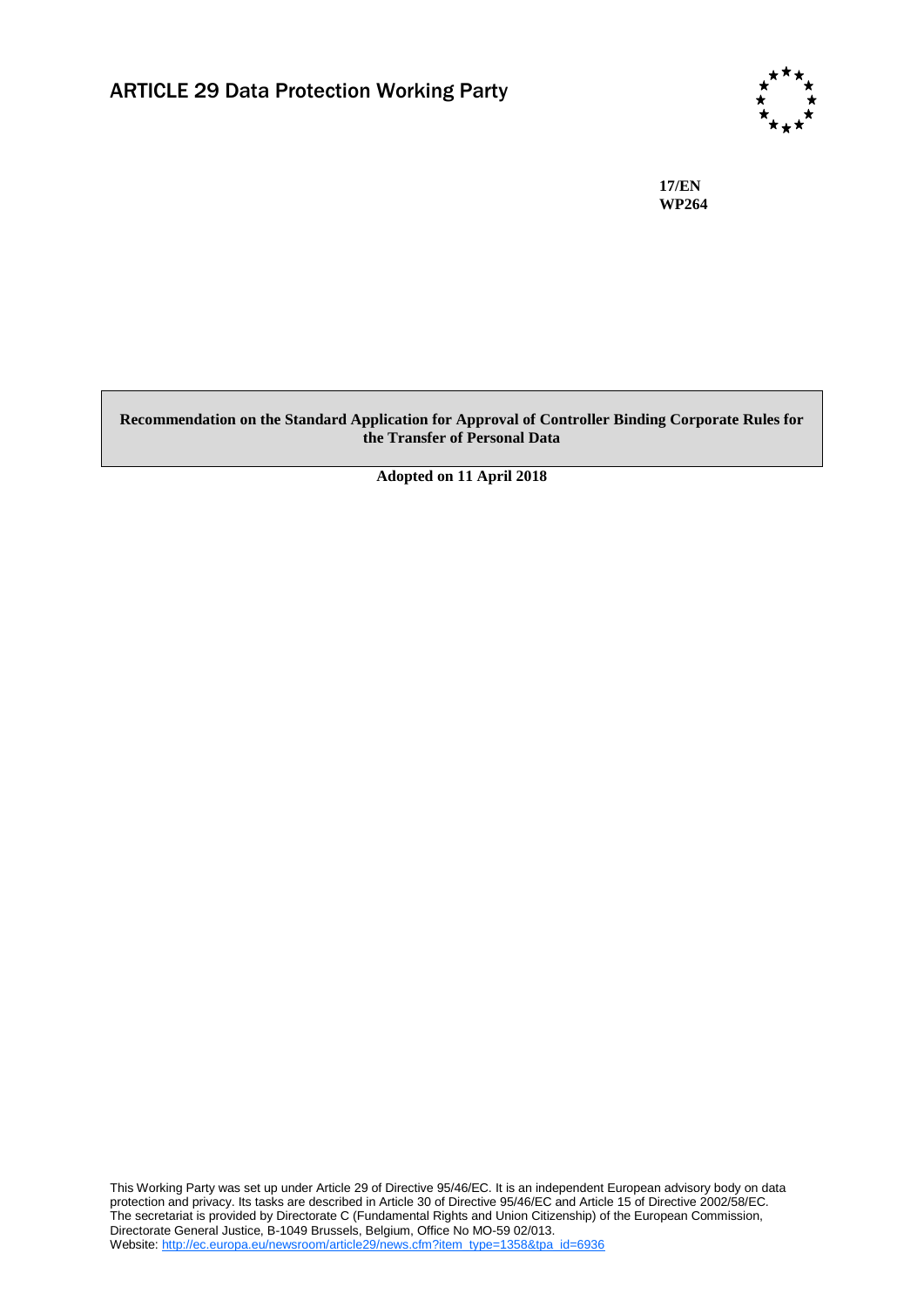# **Standard Application for Approval of Controller Binding Corporate Rules for the Transfer of Personal Data<sup>1</sup>**

## **Introduction and Instructions**

The General Data Protection Regulation (EU) 2016/679 ('GDPR') allows personal data to be transferred outside the EEA only when the third country provides an "adequate level of protection" for the data (Art. 45) or when the controller adduces adequate safeguards with respect to the protection of privacy (Art. 46). Binding Corporate Rules (BCRs) are one of the ways in which such adequate safeguards (Art. 47) may be demonstrated by a group of undertakings, or group of enterprises engaged in a joint economic activity.

According to Article 64 GDPR, the use of BCRs as appropriate safeguards for international data transfers from the EEA requires the approval of the competent supervisory authority in accordance with the consistency mechanism set out in Article 63 without requiring any specific authorisation from a supervisory authority (Article 46.2.b GDPR). The following form is for use by companies seeking approval of BCRs. The form is based on papers previously issued by the Article 29 Working Party of European data protection authorities (the "Working Party"), and in particular WP133, and it is intended to help applicants demonstrate how to meet the requirements set out in Article 47 GDPR and WP 256.

## **General Instructions**

- Only a single copy of the form need be filled out and submitted to the Supervisory Authority ('SA') you consider to be the lead authority for the BCRs ('BCR lead') in accordance with Article 47.1 and 64 GDPR and WP 263; this form may be used in all EEA Member States.
- Please fill out all entries and submit the form to the SA you consider to be the BCR lead.
- You may attach additional pages or annexes if there is insufficient space to complete your responses.
- You may indicate any responses or materials that is in your opinion commercially sensitive and should be kept confidential but, in any case, be aware that the relevant document will be shared among the concerned SAs and the European Data Protection Board (EDPB) which, under Article 64, has to issue its opinion on the approval draft decision of your BCRs. Requests by third parties for disclosure of such information, will, however, be handled by each supervisory authority involved in accordance with national legislation.
- The footnotes in the application form indicate the relevant provisions of the Article 47 GDPR and Working Party papers WP 256 and specific Sections of WP 74 and WP 108, which contain further clarification of the questions still valid under the framework of the GDPR.
- Once you have submitted the form, the SA you approached will circulate Part 1 of the form to all the 'concerned supervisory authorities<sup>22</sup> in order to determine who should be the BCR Lead;

<sup>&</sup>lt;sup>1</sup> This questionnaire takes also into account the draft standard application form for approval of Binding Corporate Rules drawn up by the ICC.

<sup>&</sup>lt;sup>2</sup> Pursuant to Article  $4(22)(a)$  and (b), a 'supervisory authority concerned' means a supervisory authority which is concerned by the processing of personal data because the controller or processor is established on the territory of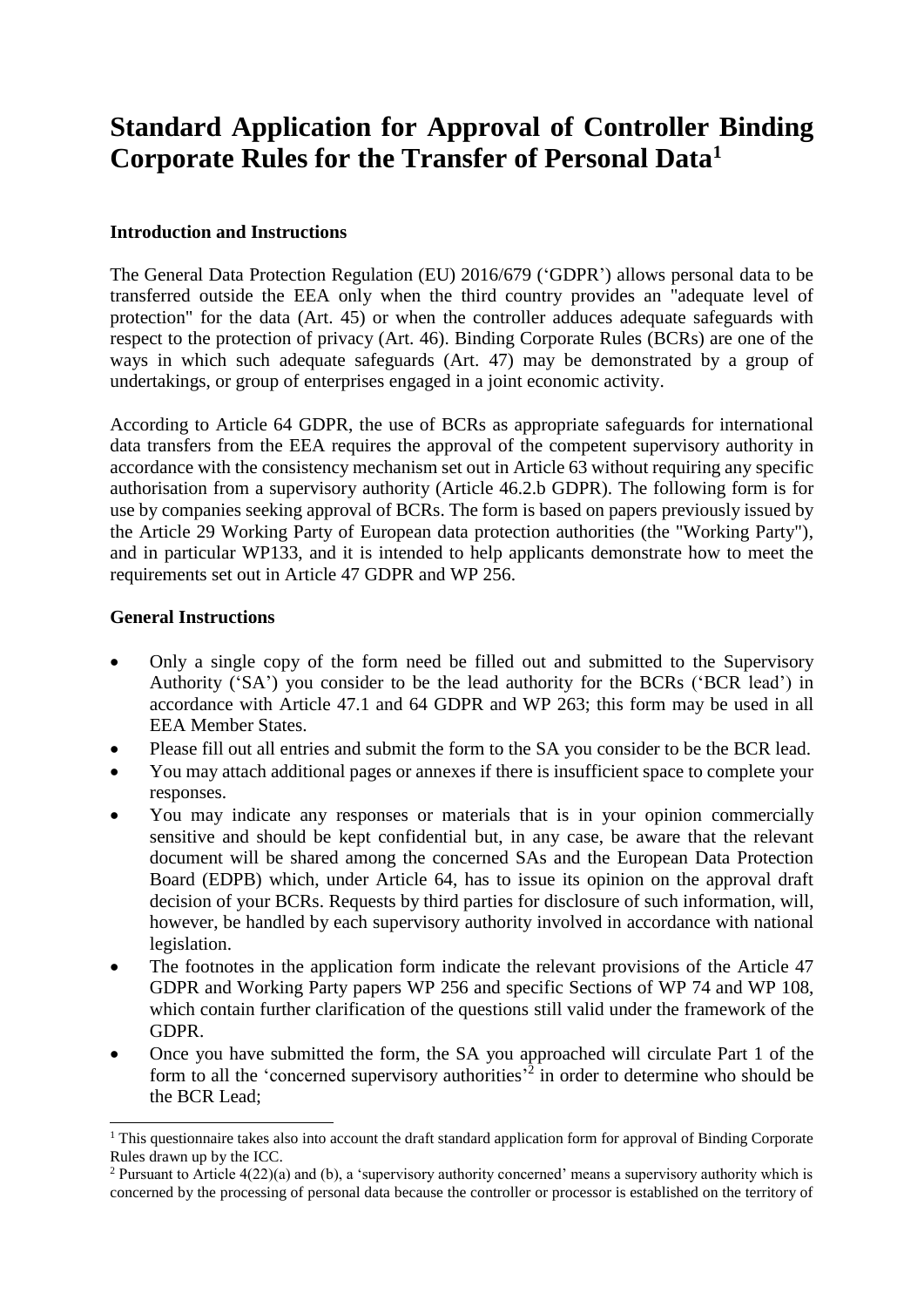- You will be informed by the SA you approached which SA has finally been appointed by all SAs concerned to act as BCR Lead;
- As a rule, the BCR Lead will seek the cooperation of two other SAs concerned (SAs coreviewers) in order to assess the BCRs in the light of Article 47 and WP 256<sup>3</sup>;
- Once revised, in accordance with Article 64 GDPR, the BCR Lead will circulate the remainder of the form including your BCRs to all the other supervisory authorities concerned in order to collect their views to be sent to European Data Protection Board (EDPB) along with the draft opinion on the BCRs.

the Member State of that supervisory authority or because "data subjects residing in the Member State of that supervisory authority are substantially affected or likely to be substantially affected by the processing". As for the BCRs approval procedure, the concerned SAs are the SAs in the countries from where the transfers are to take place as specified by the applicants or, in case of BCR-P, all SAs (since a processor established in a Member State may provide services to controllers in several – potentially all – Member States).

<sup>&</sup>lt;sup>3</sup> As a rule, the BCR Lead will consult 2 co-reviewers whenever 14 Member States are concerned by transfers. Under this threshold it is possible to have one or two co-reviewers depending on the specific case and the availability of SAs.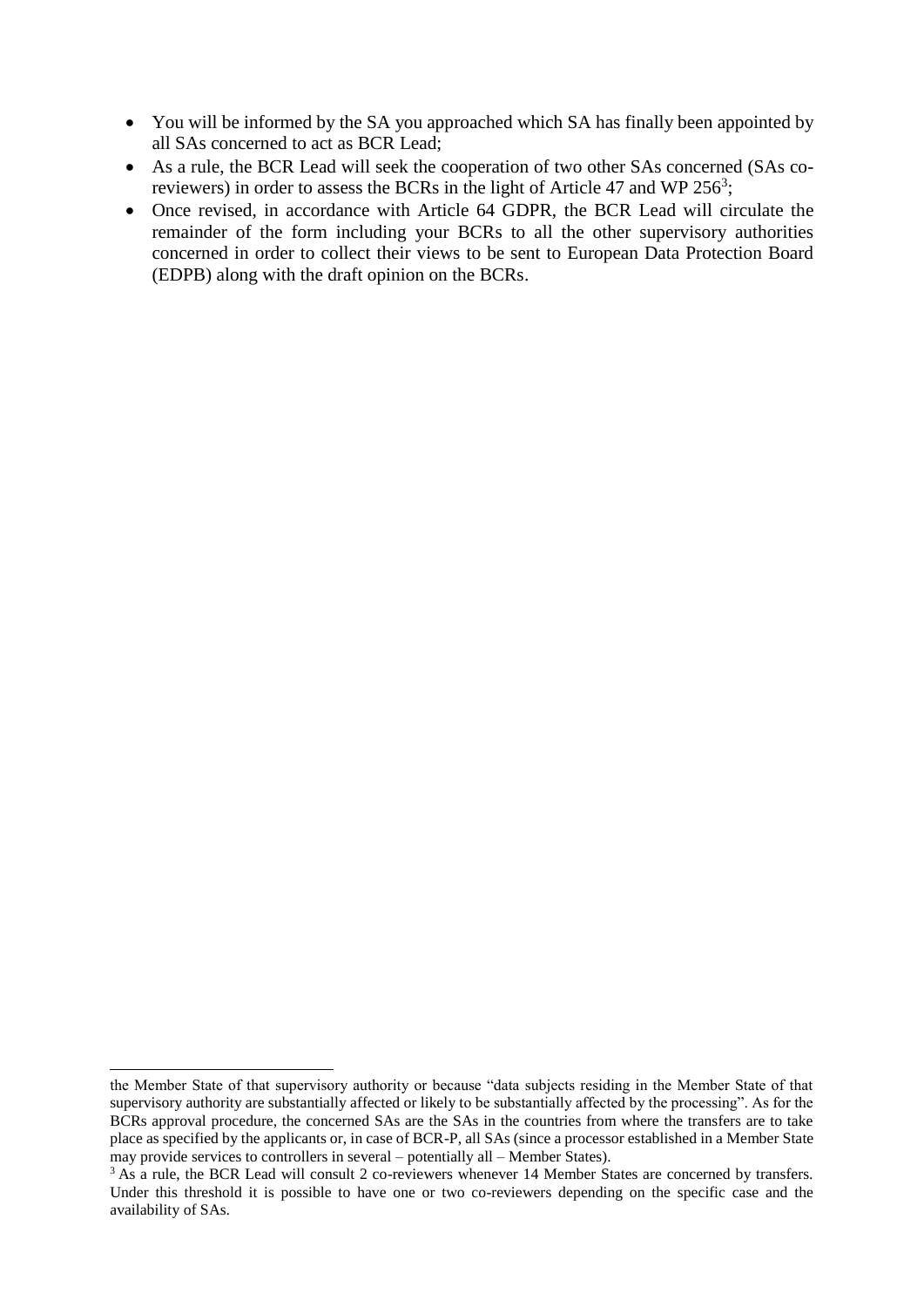# **PART 1 APPLICANT INFORMATION**

## **Section 1: Structure and Contact Details of the Applicant and of the Group of group of undertakings, or group of enterprises engaged in a joint economic activity ('Group')**

- If the Group has its headquarters in the EEA the form should be filled out and submitted by that EEA entity.
- If the Group has its headquarters outside the EEA, then the Group should appoint a Group entity located inside the EEA – preferably established in the country of the presumptive BCR Lead - as the Group member with "delegated data protection responsibilities". This is the entity which should then submit the application on behalf of the Group.
- Contact Details of the Responsible Party for Queries:
	- o Please indicate a responsible party to whom queries may be addressed concerning the application.
	- o This party need not be located in the EEA, although this might be advisable for practical reasons.
	- o You may indicate a function rather than a specific person.

## **Section 2: Short description of data flows**

 The applicant should also give a brief description of the scope and nature of the data flows from the EEA for which approval is sought.

## **Section 3: Determination of the BCRs Lead**

- In accordance with Article 64 GDPR, the BCR Lead is the authority in charge of coordinating the approval of your BCRs which then could be considered to be appropriate safeguards in the countries within the EEA which you have named in your application as the origin of transfers of personal data by Group members to third countries, without requiring any specific authorisation for the use of the BCR from the other supervisory authorities concerned.
	- o Before you approach one SA as the presumptive BCR Lead you should examine the factors listed in Section 1of WP 263 (still the same already enlisted in Sections 3.3 and 3.4. of WP 108). Based on these factors you should explain in Part 1.3 of your application which SA should be the BCR Lead. The SAs are not obligated to accept the choice that you make if they believe that another SA is more suitable to be BCR Lead, in particular if it would be worth for speeding up the procedure (e.g. taking into account the workload of the originally requested SA).

## **PART 2 BACKGROUND PAPER**

## **Section 4: Binding Nature of the Binding Corporate Rules**

- In order for the BCRs to be approved for the transfer of personal data, they must be shown to have legally binding effect both internally (between the Group entities, and on employees and subcontractors) and externally (for the benefit of individuals whose personal data is processed by the Group) in accordance with national legislation. These questions elicit the information necessary to determine if your BCRs have such binding effect.
- Your application will need to make clear that the burden of proof with regard to an alleged breach of the rules will rest with one member of the Group established on the territory of a Member State (e.g. the member at the origin of the transfer or the European headquarters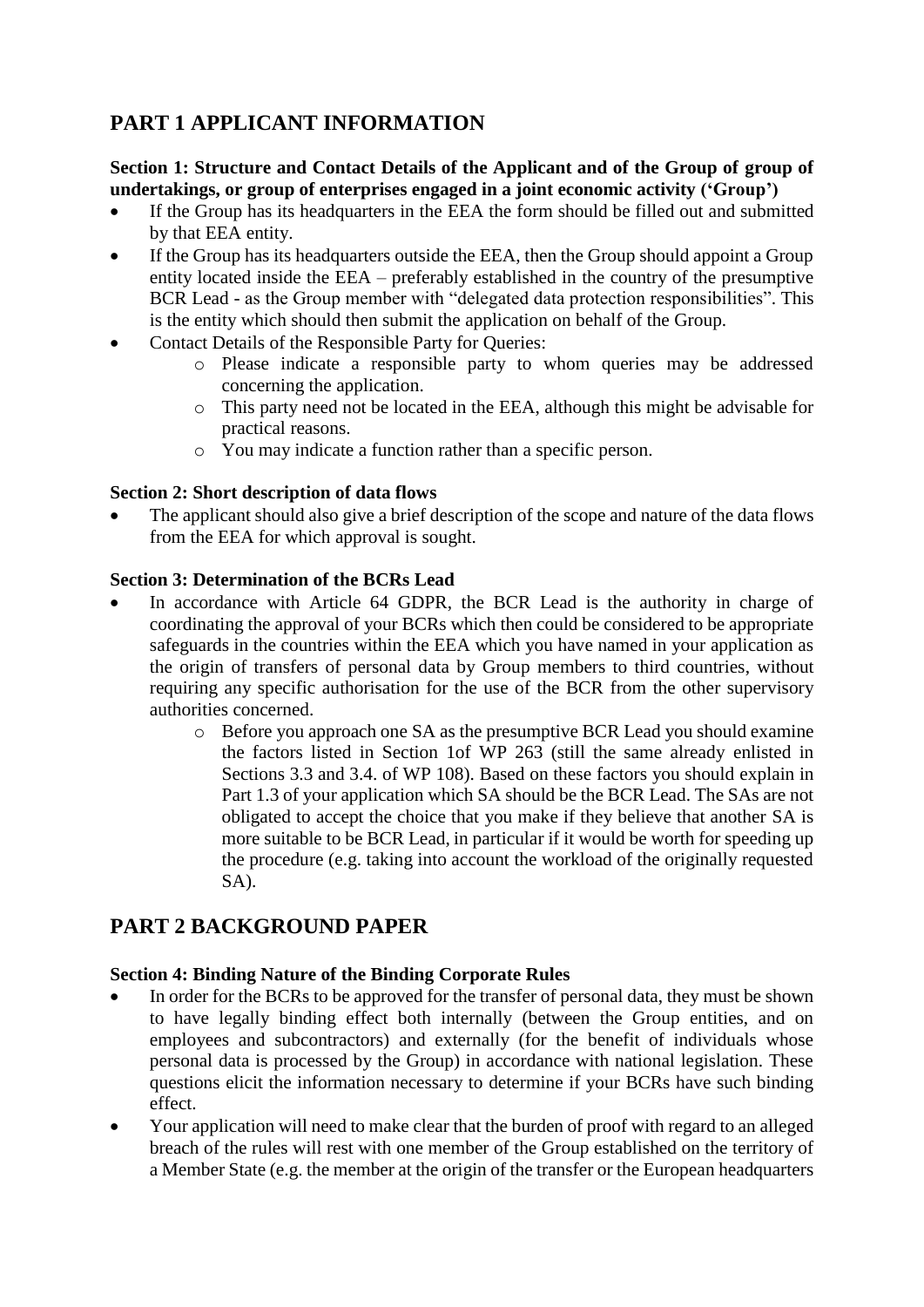or that part of the organisation with delegated data protection responsibilities), regardless of where the claim originates.

 Regulators in some sectors (such as the financial services industry) may prohibit an entity of the Group in one country from assuming liability for another Group entity in another country. If this is the case for your application, please provide details about this situation in the subsection "Legal claims or actions" and explain any other mechanisms your Group has implemented to ensure that an aggrieved individual can obtain recourse against the Group in the EEA.

## **Section 5: Effectiveness**

- Effectiveness (verification of compliance) may be demonstrated by a variety of mechanisms typically implemented by companies, such as a regular audit programme, corporate governance activities, compliance departments, etc. Please respond to the questions on effectiveness based on the verification mechanisms used in your group.
- You will need to confirm that you will permit the concerned SAs in the EEA to audit your compliance.

## **Section 6: Cooperation with SAs**

 Section 6 focuses on cooperation with SAs. You have to specify how your BCRs deal with the cooperation with SAs.

## **Section 7: Description of Processing and Data Flows**

 In order for the SAs to assess whether your BCRs provide adequate safeguards for the transfers of data in accordance with Article 47 GDPR, it is essential that you describe data flows within your Group in a complete yet understandable fashion.

## **Section 8: Mechanisms for Reporting and Recording Changes**

- Both the SAs and the Group entities must be informed without undue delay about any changes to the BCRs. In particular, changes that significantly affect data protection compliance (e.g. will be detrimental to data subject rights), and not to mere administrative changes (unless they impact the BCRs - e.g. changes to the bindingness) must be promptly communicated to the concerned Supervisory Authorities, via the competent SA under Article  $64$  (i.e. BCR Lead)<sup>4</sup>. In this section, please describe the mechanisms your Group has implemented for reporting and recording such changes.
- The obligation to report changes applies only to the text of the BCRs themselves, and not to any supporting documentation, unless a change to such documentation would significantly affect compliance with the BCRs.

## **Section 9: Data Protection Safeguards**

 In this Section please provide details of how your BCRs address the core data protection safeguards that are necessary to provide an adequate level of protection for the data that are transferred.

## **Annex 1: Copy of the Formal Binding Corporate Rules**

 Please attach a copy of your BCRs. These need not necessarily be contained within one document and your BCRs may comprise a number of documents. In the latter case please clearly specify the legal relationship between these documents (e.g. general rules – more detailed rules for a specific area like HRM or CRM).

 $\overline{a}$ <sup>4</sup> See WP 155, Q 14.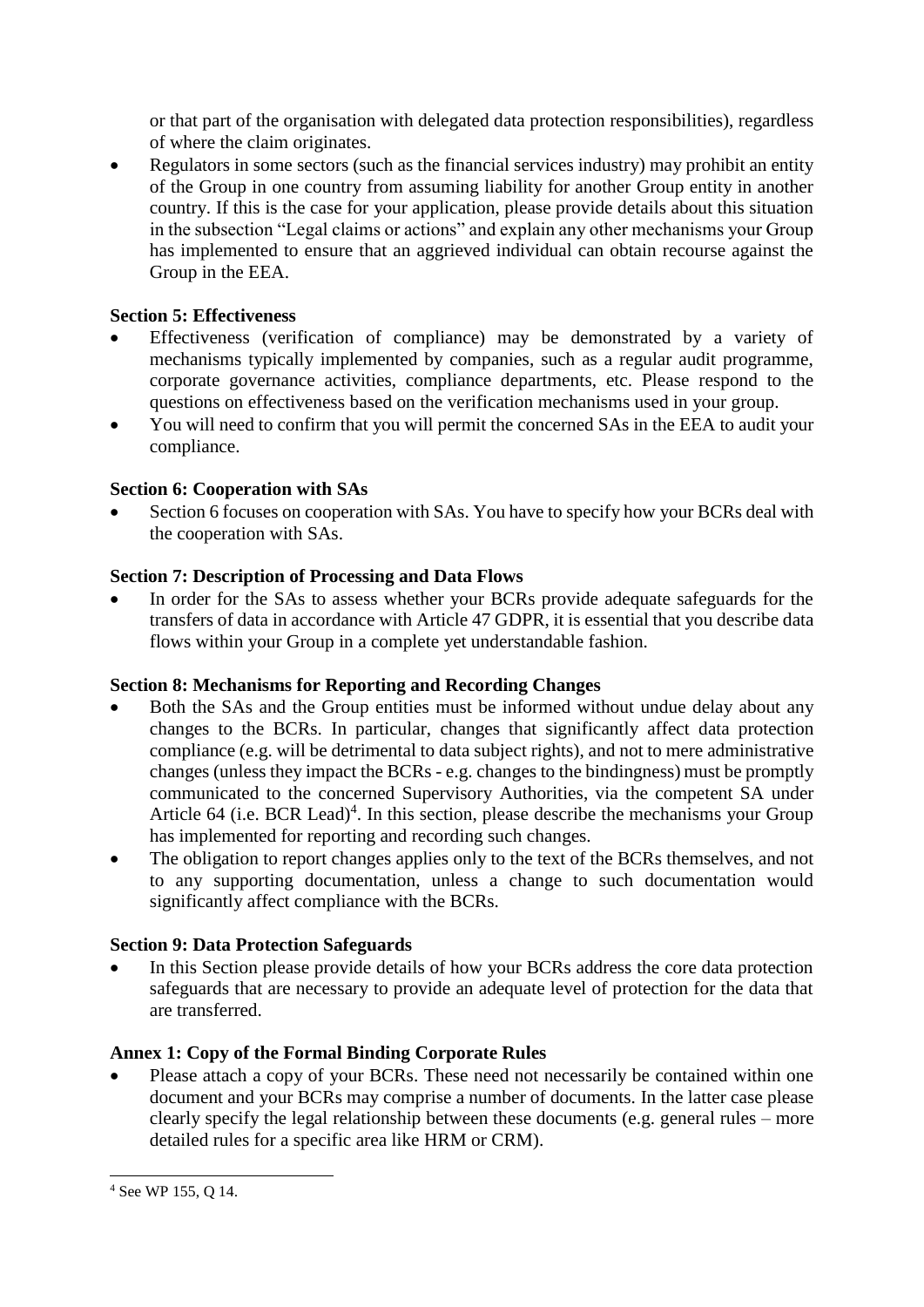You do not need to attach all ancillary documentation at this stage, this may be submitted separately after discussions with the BCR Lead.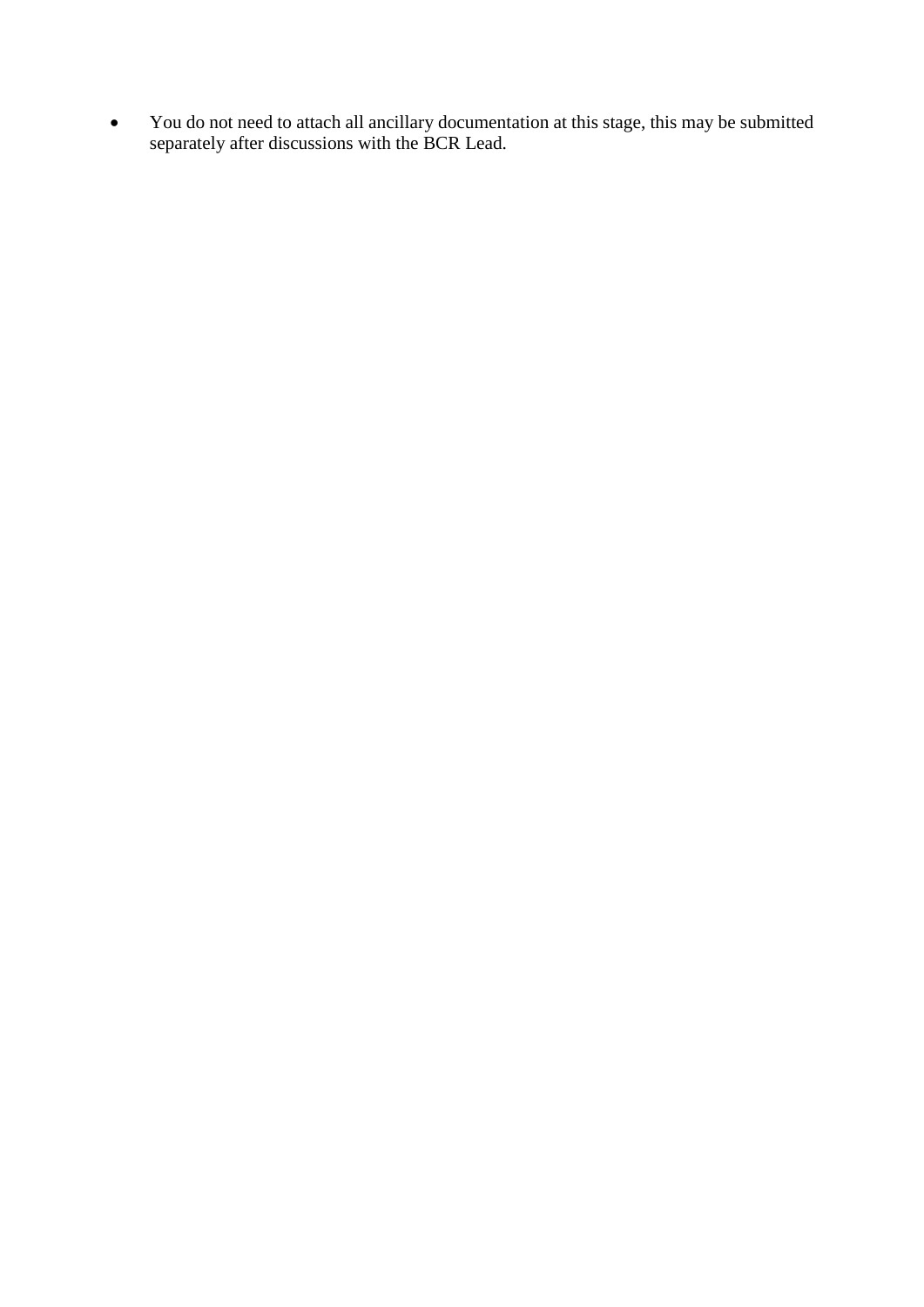# **Standard Application for Approval of Binding Corporate Rules**

# **PART 1: APPLICANT INFORMATION**

### **1. STRUCTURE AND CONTACT DETAILS OF THE GROUP OF UNDERTAKINGS OR GROUP OF ENTERPRISES ENGAGED IN A JOINT ECONOMIC ACTIVITY (THE GROUP)**

| Name of the Group and location of its headquarters:                                                                                                                       |      |                                                                                                                 |  |  |  |  |  |  |  |
|---------------------------------------------------------------------------------------------------------------------------------------------------------------------------|------|-----------------------------------------------------------------------------------------------------------------|--|--|--|--|--|--|--|
|                                                                                                                                                                           |      |                                                                                                                 |  |  |  |  |  |  |  |
| Does the Group have its headquarters in the EEA?                                                                                                                          |      |                                                                                                                 |  |  |  |  |  |  |  |
| Yes                                                                                                                                                                       |      |                                                                                                                 |  |  |  |  |  |  |  |
| N <sub>0</sub>                                                                                                                                                            |      |                                                                                                                 |  |  |  |  |  |  |  |
|                                                                                                                                                                           |      |                                                                                                                 |  |  |  |  |  |  |  |
|                                                                                                                                                                           |      |                                                                                                                 |  |  |  |  |  |  |  |
| Name and location of the applicant:                                                                                                                                       |      |                                                                                                                 |  |  |  |  |  |  |  |
|                                                                                                                                                                           |      |                                                                                                                 |  |  |  |  |  |  |  |
| Identification number (if any):                                                                                                                                           |      |                                                                                                                 |  |  |  |  |  |  |  |
| Legal nature of the applicant (corporation, partnership, etc.):                                                                                                           |      |                                                                                                                 |  |  |  |  |  |  |  |
|                                                                                                                                                                           |      |                                                                                                                 |  |  |  |  |  |  |  |
|                                                                                                                                                                           |      |                                                                                                                 |  |  |  |  |  |  |  |
| Description of position of the applicant within the Group:<br>(e.g. headquarters of the Group in the EEA, or, if the Group does not have its headquarters in the EEA, the |      |                                                                                                                 |  |  |  |  |  |  |  |
| member of the Group inside the EEA with delegated data protection responsibilities)                                                                                       |      |                                                                                                                 |  |  |  |  |  |  |  |
|                                                                                                                                                                           |      |                                                                                                                 |  |  |  |  |  |  |  |
|                                                                                                                                                                           |      | Name and/or function of contact person (note: the contact person may change, you may indicate a function rather |  |  |  |  |  |  |  |
| than the name of a specific person):                                                                                                                                      |      |                                                                                                                 |  |  |  |  |  |  |  |
|                                                                                                                                                                           |      |                                                                                                                 |  |  |  |  |  |  |  |
| Address:                                                                                                                                                                  |      |                                                                                                                 |  |  |  |  |  |  |  |
|                                                                                                                                                                           |      |                                                                                                                 |  |  |  |  |  |  |  |
|                                                                                                                                                                           |      |                                                                                                                 |  |  |  |  |  |  |  |
| Country:                                                                                                                                                                  |      |                                                                                                                 |  |  |  |  |  |  |  |
| Phone number:                                                                                                                                                             | Fax: | E-Mail:                                                                                                         |  |  |  |  |  |  |  |
|                                                                                                                                                                           |      |                                                                                                                 |  |  |  |  |  |  |  |
| EEA Member States from which BCRs will be used:                                                                                                                           |      |                                                                                                                 |  |  |  |  |  |  |  |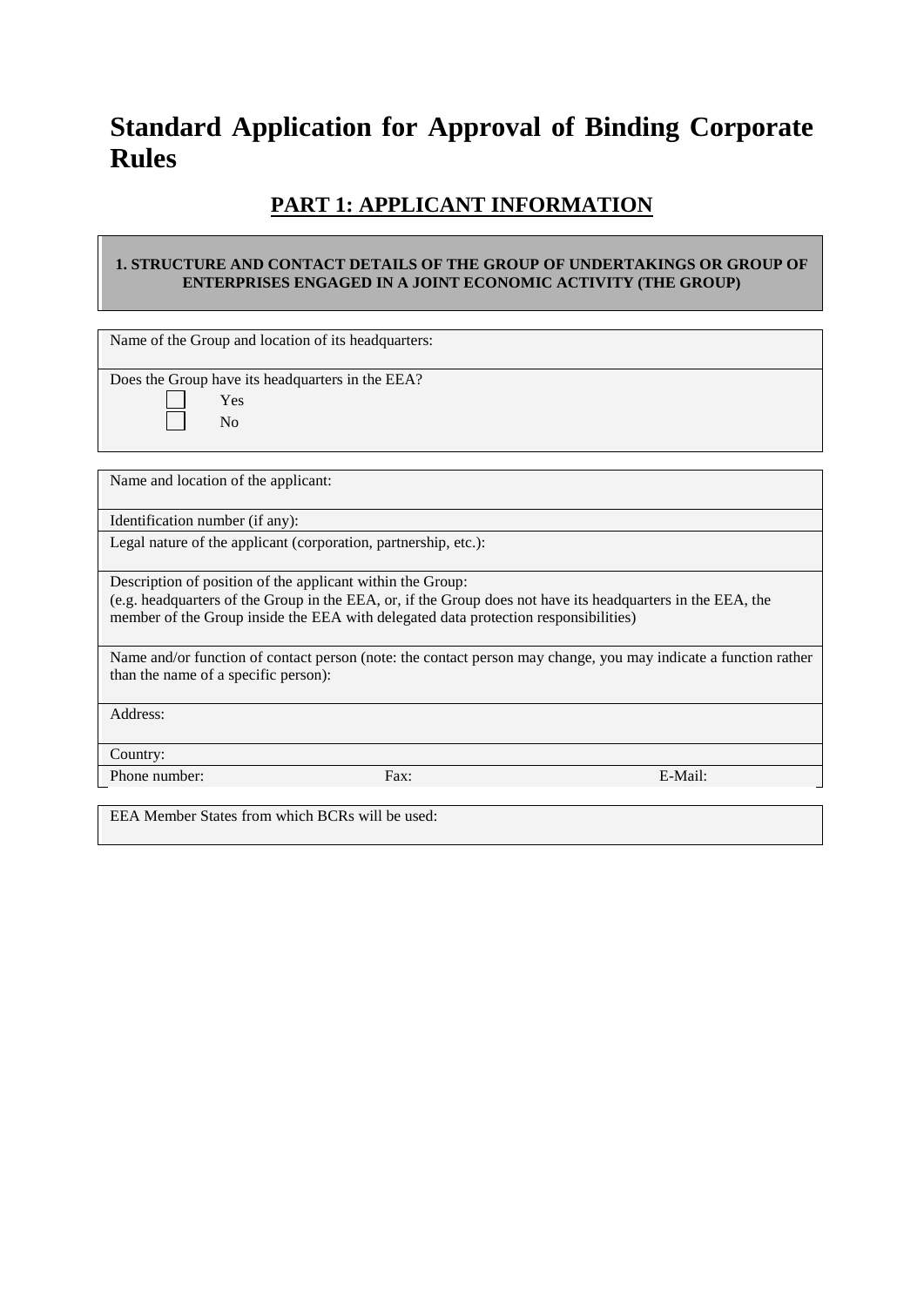| 2. SHORT DESCRIPTION OF PROCESSING AND DATA FLOWS <sup>5</sup> |  |  |  |  |  |  |  |
|----------------------------------------------------------------|--|--|--|--|--|--|--|
|----------------------------------------------------------------|--|--|--|--|--|--|--|

Please, indicate the following:

Nature of the data covered by BCRs, and in particular, if they apply to one category of data or to more than one category, the type of processing and its purposes, the types of data subjects affected ( (for instance data related to employees, customers, suppliers and other third parties as part of its respective regular business activities,…)

- Do the BCRs only apply to transfers from the EEA, or do they apply to all transfers between members of the group?
- Please specify from which country most of the data are transferred outside the EEA:
- Extent of the transfers within the Group that are covered by the BCRs; including a description and the contact details of any Group members in the EEA or outside EEA to which personal data may be transferred

| 3. DETERMINATION OF THE LEAD SUPERVISORY AUTHORITY ('BCR LEAD') <sup>6</sup>                                                                                                                            |
|---------------------------------------------------------------------------------------------------------------------------------------------------------------------------------------------------------|
| Please explain which should be the BCR Lead, based on the following criteria:<br>Location of the Group's EEA Headquarters                                                                               |
| If the Group is not headquartered in the EEA, the location in the EEA of the Group entity with<br>delegated data protection responsibilities                                                            |
| The location of the company which is best placed (in terms of management function, administrative<br>burden, etc.) to deal with the application and to enforce the binding corporate rules in the Group |
| Country where most of the decisions in terms of the purposes and the means of the data processing are<br>taken                                                                                          |
| EEA Member States from which most of the transfers outside the EEA will take place                                                                                                                      |

<sup>5</sup> See Article 47.2. a and b and Section 4.1. WP 256.

<sup>6</sup> See Part. 1 WP 263.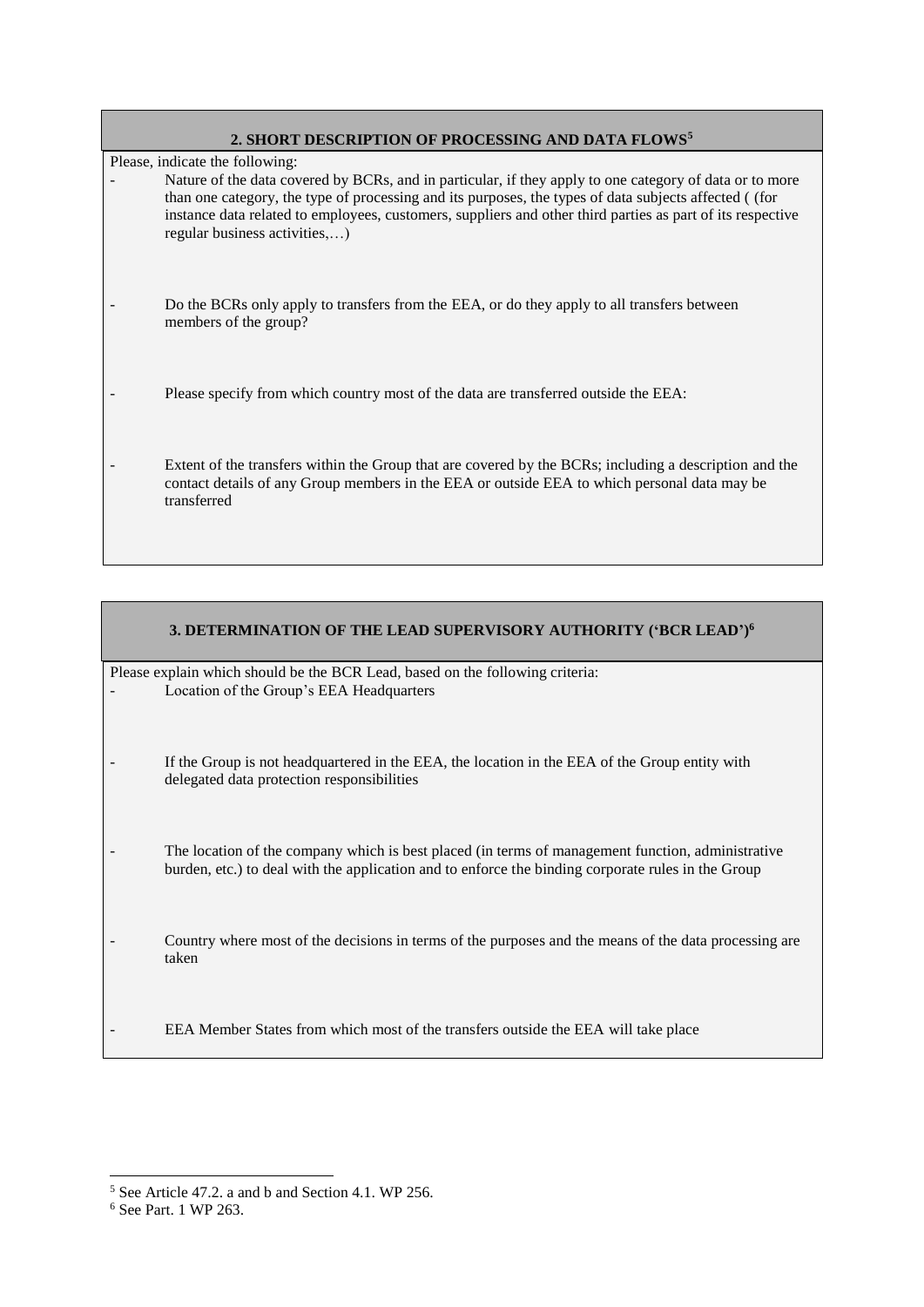# **PART 2: BACKGROUND PAPER<sup>7</sup>**

### **4. BINDING NATURE OF THE BINDING CORPORATE RULES (BCRs)**

### **INTERNAL BINDING NATURE<sup>8</sup>**

*Binding within the entities of the Group<sup>9</sup>*

| How are the BCRs made binding upon the members of the Group?                                                                                                                                                                                                                                                                                                                            |
|-----------------------------------------------------------------------------------------------------------------------------------------------------------------------------------------------------------------------------------------------------------------------------------------------------------------------------------------------------------------------------------------|
|                                                                                                                                                                                                                                                                                                                                                                                         |
|                                                                                                                                                                                                                                                                                                                                                                                         |
| Measures or rules that are legally binding on all members of the Group                                                                                                                                                                                                                                                                                                                  |
| Contracts or intra-group agreement between the members of the Group                                                                                                                                                                                                                                                                                                                     |
| Unilateral declarations or undertakings made or given by the parent company which are binding on the<br>other members of the Group (this is only possible if the BCR member taking responsibility and liability<br>is located in a Member State that recognizes Unilateral undertakings as binding and if this BCR member<br>is legally able to bind the other members subject to BCRs) |
| Other means (only if the group demonstrates how the binding character of the BCRs is achieved),<br>please specify                                                                                                                                                                                                                                                                       |

Please explain how the mechanisms you indicated above are legally binding on the members of the Group in the sense that they can be enforced by other members of the Group (esp. headquarters):

Does the internally binding effect of your BCRs extend to the whole Group? (If some Group members should be exempted, specify how and why)

<sup>7</sup> Working Document setting up a table with the elements and principles to be found in Binding Corporate Rules, WP 256, adopted on 6 February 2018.

<sup>8</sup> See GDPR Art. 47.1.a and 47.2.c and Section 1.2 WP 256. See, also, general considerations in Section 3.3.1. WP74 and in Section 5 WP108.

<sup>&</sup>lt;sup>9</sup> See Section 5.3 WP108.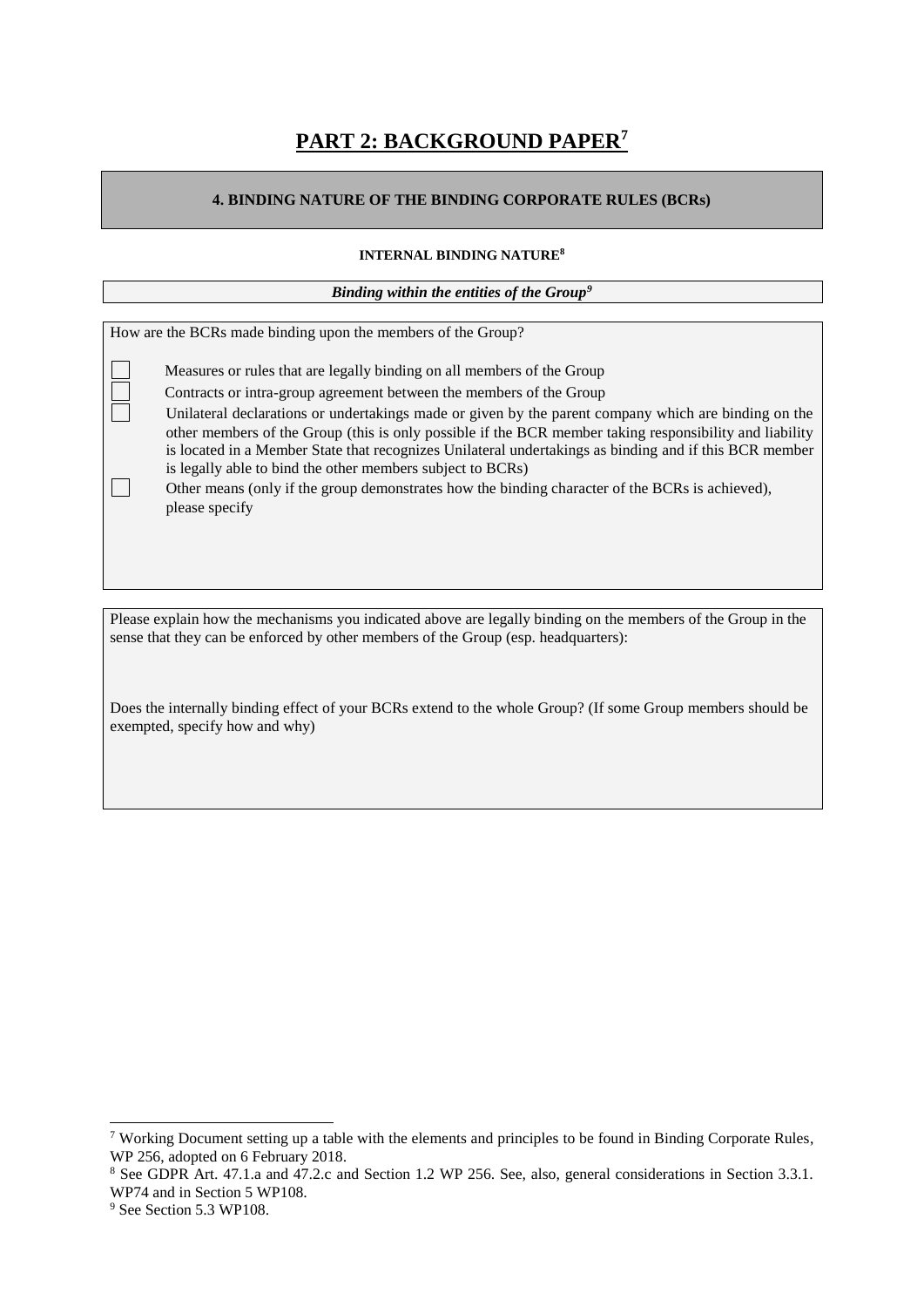*Binding upon the employees<sup>10</sup>*

| Your Group may take some or all of the following steps to ensure that the BCRs are binding on employees, but<br>there may be other steps. Please, give details below.                                             |  |  |  |  |  |  |  |
|-------------------------------------------------------------------------------------------------------------------------------------------------------------------------------------------------------------------|--|--|--|--|--|--|--|
| - Work employment contract                                                                                                                                                                                        |  |  |  |  |  |  |  |
| - Collective agreements (approved by workers committee/another body)                                                                                                                                              |  |  |  |  |  |  |  |
| - Employees must sign or attest to have read the BCRs or related ethics guidelines in which the BCRs are<br>incorporated                                                                                          |  |  |  |  |  |  |  |
| - BCRs have been incorporated in relevant company policies                                                                                                                                                        |  |  |  |  |  |  |  |
| - Other means (but the group must properly explain how the BCRs are made binding on employees)                                                                                                                    |  |  |  |  |  |  |  |
| - Disciplinary sanctions for failing to comply with relevant company policies, including dismissal for violation                                                                                                  |  |  |  |  |  |  |  |
| Please provide a summary supported by extracts from policies and procedures or confidentiality agreements as<br><b>BCRs</b><br>appropriate<br>explain<br>the<br>binding<br>employees.<br>how<br>to<br>are<br>upon |  |  |  |  |  |  |  |

*Binding upon subcontractors processing the data<sup>11</sup>*

What steps have you taken to require subcontractors to apply protections to the processing of personal data (e.g., through the use of obligations in your contracts with them)? Please specify:

How do such contracts or other legal acts under Union or Member State law address the consequences of noncompliance?

Please specify the sanctions imposed on subcontractors for failure to comply

<sup>&</sup>lt;sup>10</sup> See Article 47.1.a and Section 1.2 WP 256 and Section 5.8 WP108.

<sup>&</sup>lt;sup>11</sup> See Art. 28.3 GDPR and Section 5.10 WP108.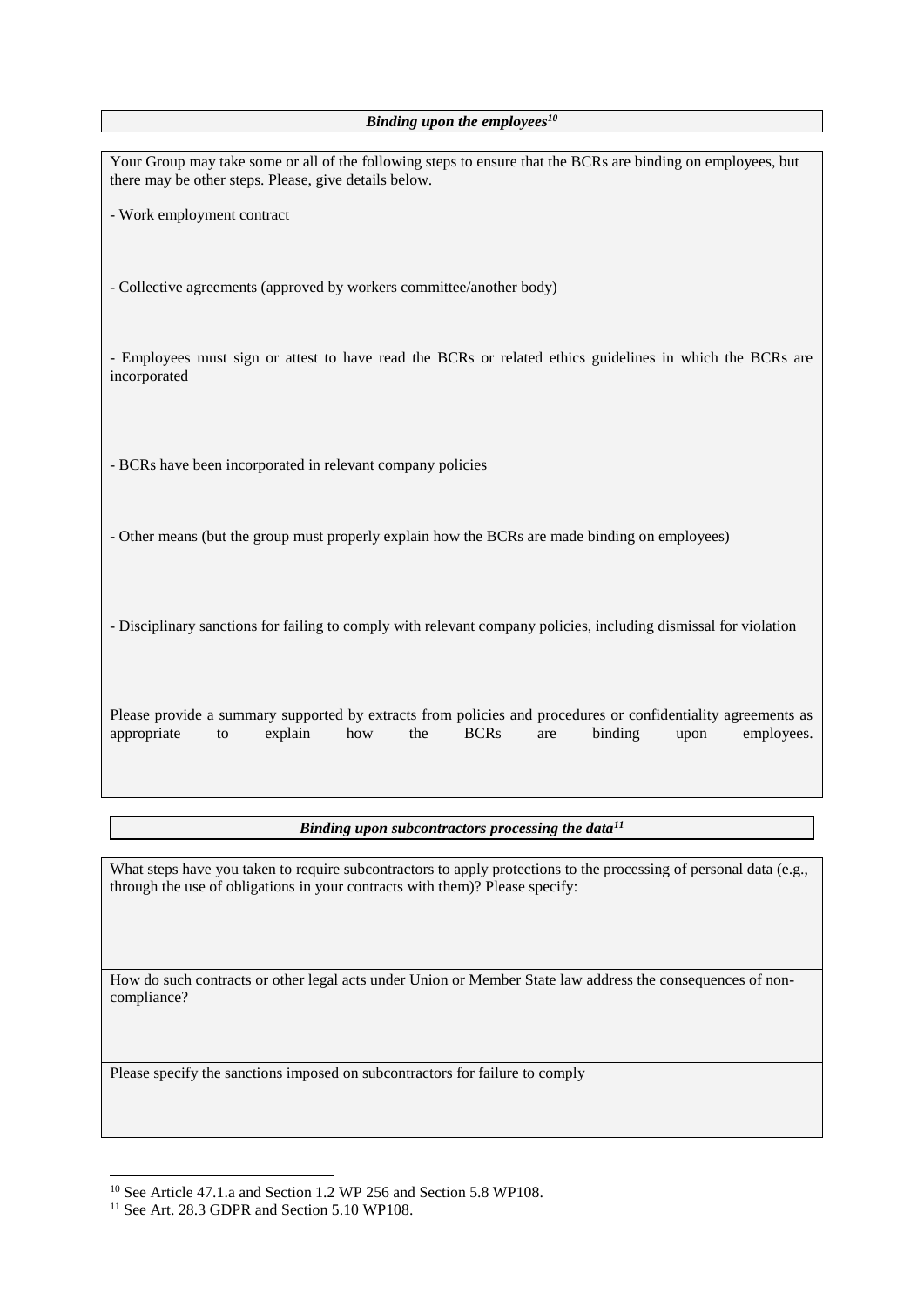#### **EXTERNALLY BINDING NATURE<sup>12</sup>**

How are the rules binding externally for the benefit of individuals (third party beneficiary rights) or how do you intend to create such rights? For example you might have created some third party beneficiary rights in contracts or unilateral declarations<sup>13</sup>.

*Legal claim or actions*

 $\overline{a}$ 

Explain how you meet the obligations according to the requirement of Articles 47.2.e, 77 and 79, 82 GDPR<sup>14</sup>

Please confirm that the controller established on the territory of a Member State (e.g. the European headquarters of the Group, or that part of the Group with delegated data protection responsibilities in the EEA), has made appropriate arrangements to enable itself or the member of the Group at the origin of the transfer payment of compensation for any damages resulting from the breach, by any part of the Group, of the BCRs and explain how this ensured. This is ensured.

Please confirm that the burden of proof with regard to an alleged breach of the rules will rest with the member of the Group at the origin of the transfer or the European headquarters or that part of the organisation in the EEA with delegated data protection responsibilities, regardless of where the claim originates.

- Data protection principles (Art. 47.2.d and Section 6.1 WP 256),
- Transparency and easy access to BCRs (Art. 47.2.g and Section 6.1, Section 1.7 WP 256),
- Rights of access, rectification, erasure, restriction, objection to processing, right not to be subject to decisions based solely on automated processing, including profiling (GDPR Art. 47.2.e and Art. 15, 16, 17,18, 21, 22),
- National legislation preventing respect of BCRs (Art. 47.2.m and Section 6.3 of this referential),
- Right to complain through the internal complaint mechanism of the companies (Art. 47.1.i and Section 2.2 WP 256),
- Cooperation duties with Data Protection Authority (Art. 47.2.k and l, Section 3.1 WP 256),
- Liability and jurisdiction provisions (Art. 47.2.e and f, Section 1.3, 1.4 WP 256).

<sup>&</sup>lt;sup>12</sup> See 47.1.b and 47.2.c and e GDPR and Section 1.3 WP 256. See also general considerations in Section 3.3.2 WP74.

<sup>&</sup>lt;sup>13</sup> Data subjects must at least be able to enforce the following elements of the BCRs:

Furthermore, you must be fully aware of the fact that according to civil law of some jurisdictions unilateral declarations or unilateral undertakings do not have a binding effect. In the lack of a specific legislative provision on bindingness of such declarations, only a contract with third party beneficiary clauses between the members of the Group may give proof of bindingness.

<sup>&</sup>lt;sup>14</sup> See also Section 1.3. WP 256: the BCRs must confer the right to lodge a complaint with the competent supervisory authority (choice before the SA in the Member State of his habitual residence, place of work or place of the alleged infringement, pursuant to art. 77 GDPR) and before the competent court of the EU Member States (choice for the data subject to act before the courts where the controller or processor has an establishment or where the data subject has his or her habitual residence pursuant to Article 79 GDPR).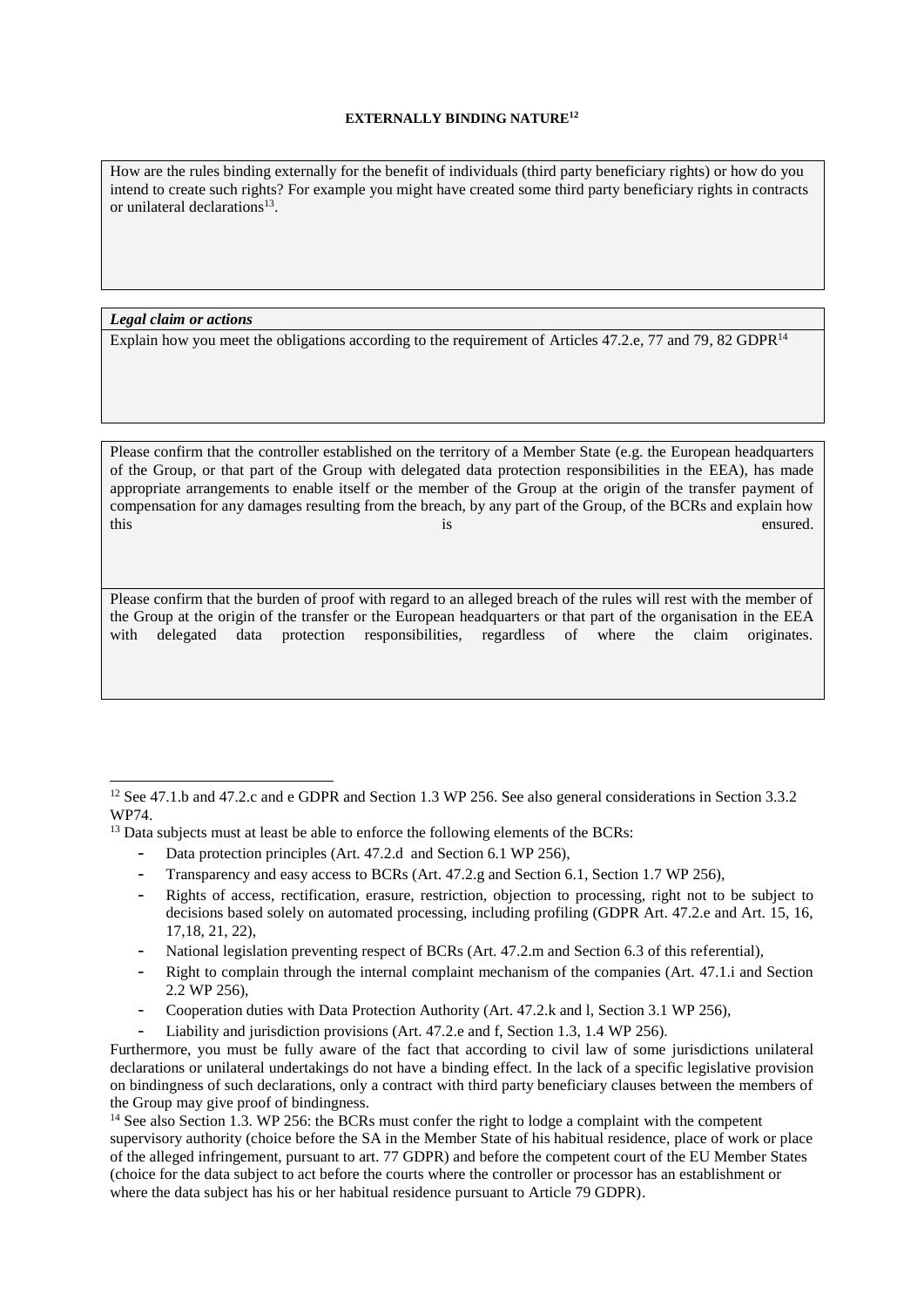### **5. EFFECTIVENESS<sup>15</sup>**

It is important to show how the BCRs in place within your organization are brought to life in practise, in particular in non EEA countries where data will be transferred on the basis of the BCRs, as this will be significant in assessing the adequacy of the safeguards.

*Training and awareness raising (employees)*

- Special training programs

- Employees are tested on BCRs and data protection

- BCRs are communicated to all employees on paper or online

- Review and approval by senior officers of the company

- How are employees trained to identify the data protection implications of their work, i.e. to identify that the relevant privacy policies are applicable to their activities and to react accordingly? (This applies whether these employees are or not based in the EEA)

*Internal complaint handling<sup>16</sup>*

 $\overline{a}$ 

Do the BCRs contain an internal complaint handling system to enforce compliance?

Please describe the system for handling complaints:

<sup>&</sup>lt;sup>15</sup> See Articles 47.2.j and 47.2.l and Art. 38.3 GDPR and Section 2.3 WP 256. See also general considerations in Section 5.2 WP74 and Section 6 WP108.

<sup>16</sup> See Articles 47.2.i and 12.3 GDPR and Section 2.2 WP 256. See also Section 5.3 WP74.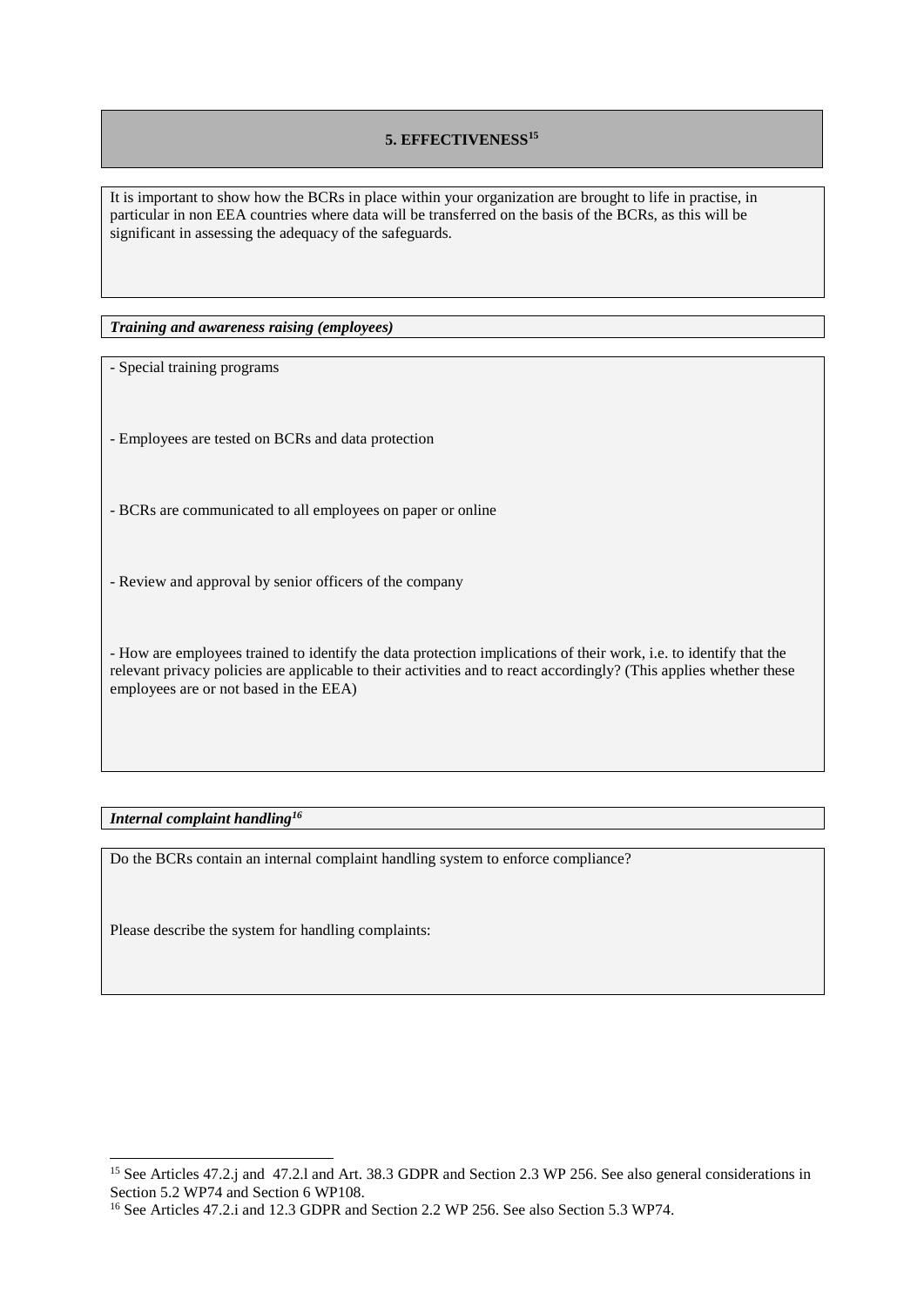*Verification of compliance*

What verification mechanisms does your Group have in place to audit each member's compliance with your BCRs? (e.g., an audit programme, compliance programme, etc)? Please specify:

Please explain how your verification or compliance programme functions within the Group (e.g., information as to the recipients of any audit reports and their position within the structure of the Group).

Do the BCRs provide for the use of:

- Data Protection Officer? Choose by clicking here - internal auditors? Choose by clicking here - external auditors? Choose by clicking here - a combination of both internal and external auditors? Choose by clicking here - verification by an internal compliance department? Choose by clicking here

Do your BCRs mention if the verification mechanisms are clearly set out in…

- a document containing your data protection standards Choose by clicking here

- other internal procedure documents and audits? Choose by clicking here

*Network of data protection officers (DPO) or appropriate staff <sup>17</sup>*

Please confirm that a network of DPOs or appropriate staff (such as a network of privacy officers) is appointed with top management support to oversee and ensure compliance with the BCR for Processors:

Please explain how your network of DPOs or privacy officers functions:

- Internal structure:

- Role and responsibilities:

### **6. COOPERATION WITH SAs<sup>18</sup>**

<sup>&</sup>lt;sup>17</sup> See Section 2.4 WP 256.

<sup>18</sup> See Article 47.2.l GDPR and Section 3.1 WP 256 and Section 5.4 WP 74.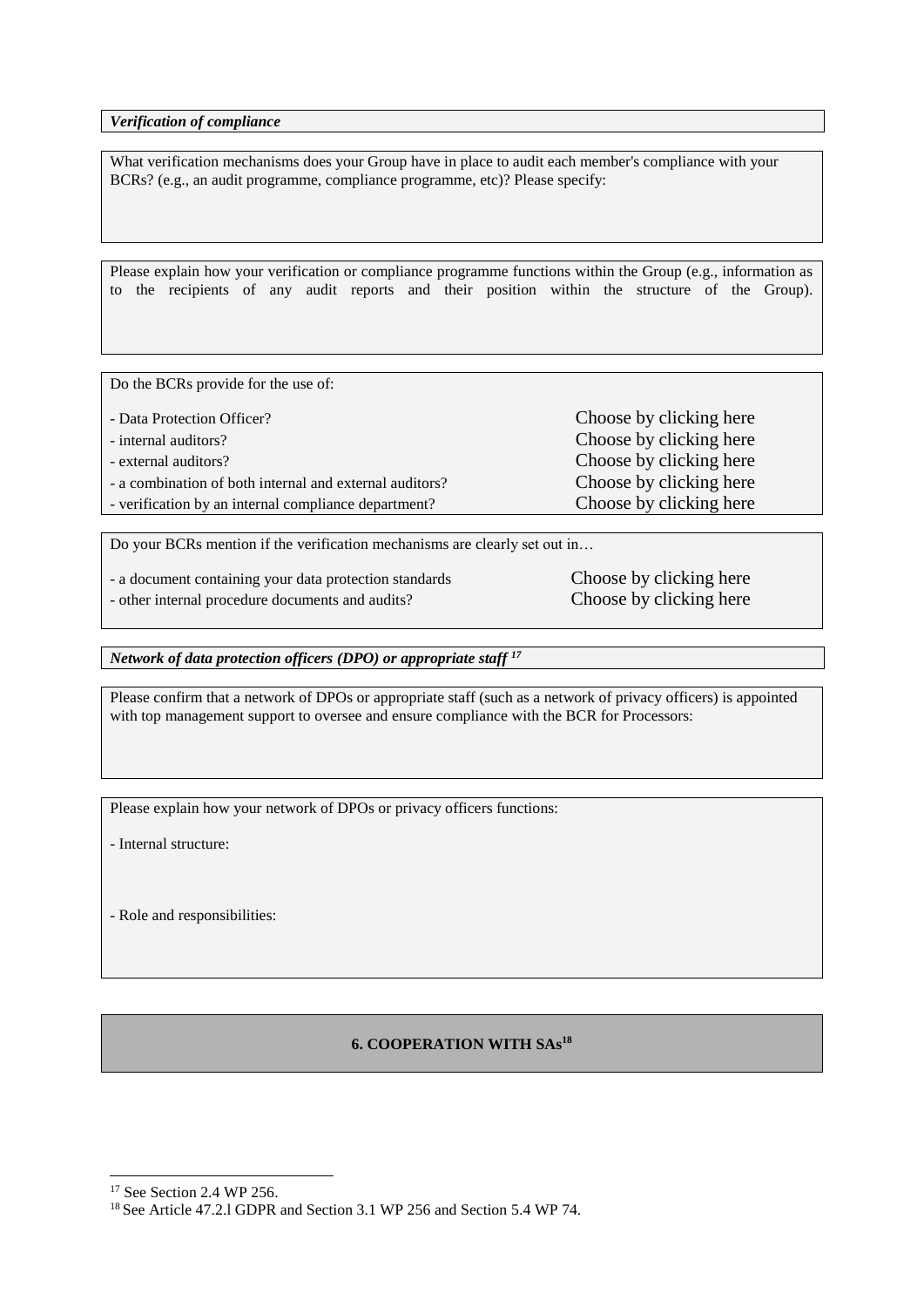|    | Please, |  |  |  | specify how your BCRs deal with the issues of cooperation with               |  |  | SAs: |
|----|---------|--|--|--|------------------------------------------------------------------------------|--|--|------|
|    |         |  |  |  |                                                                              |  |  |      |
|    |         |  |  |  |                                                                              |  |  |      |
|    |         |  |  |  |                                                                              |  |  |      |
|    |         |  |  |  |                                                                              |  |  |      |
|    |         |  |  |  |                                                                              |  |  |      |
| Do |         |  |  |  | you confirm that you will permit the concerned SAs to audit your compliance? |  |  |      |

Do you confirm that the Group as a whole and each of the companies of the Group will abide by the advice of the concerned Supervisory authority relating to the interpretation and the application of your BCRs?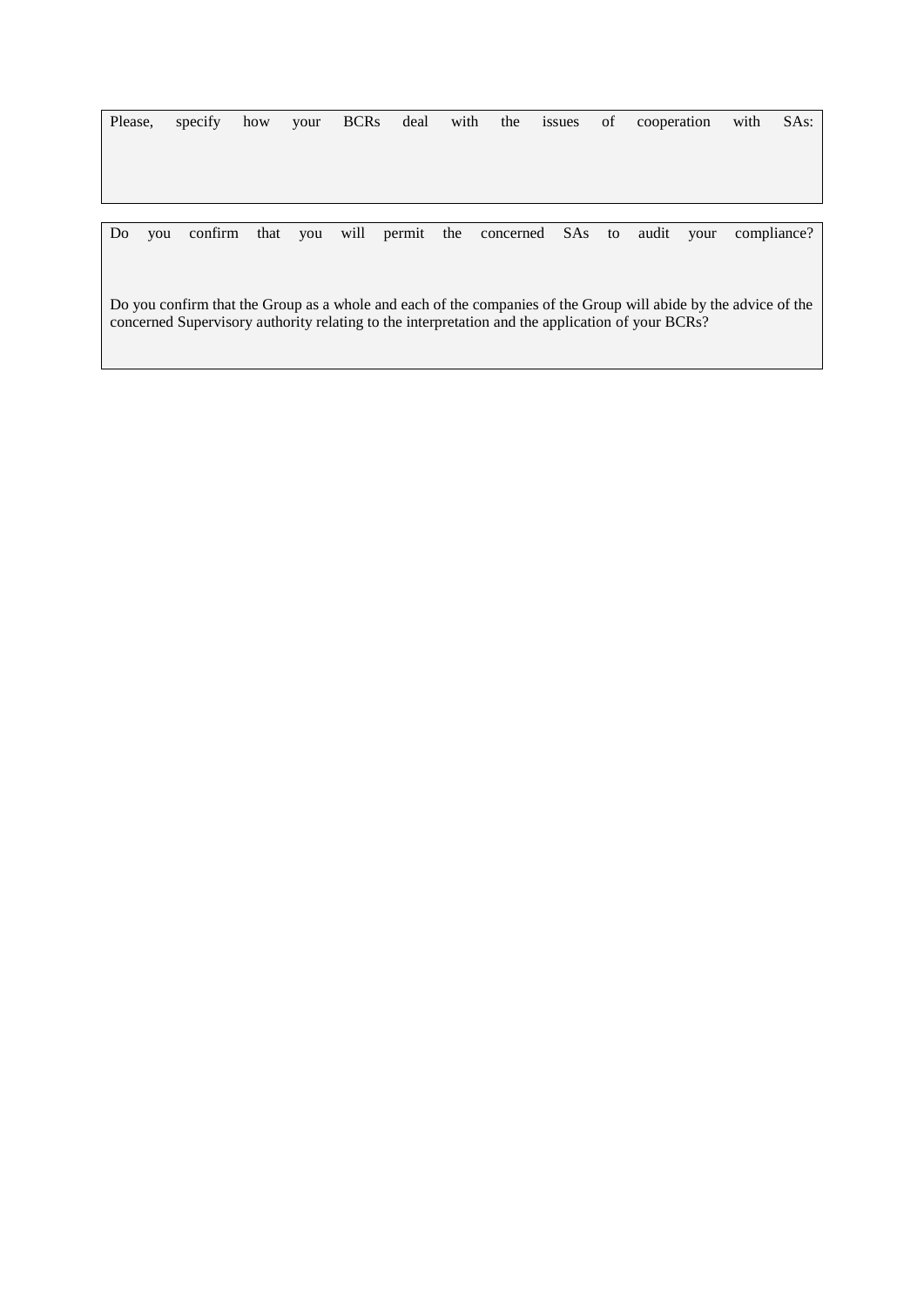### **7. DESCRIPTION OF PROCESSING AND DATA FLOWS<sup>19</sup>**

Please indicate the following:

- Nature of the data covered by the BCRs, e.g. HR data, and in particular, if they apply to one category of data or to more than one category

- What is the nature of the personal data being transferred?

- In broad terms where do the data flow to and from?

- What are the type of processing and the purposes for which the data covered by the BCRs are transferred to third countries and of the processing that is carried out after the transfers?

- Extent of the transfers within the Group that are covered by the BCRs, including a description and contact details of any Group members in the EEA or outside the EEA to which personal data may be transferred

Do the BCRs only apply to transfers from the EEA, or do they apply to all transfers between members of the Group? Please specify:

<sup>19</sup> See Article 47.2.b GDPR and Section 4.1 WP 256 and Section 7 WP108.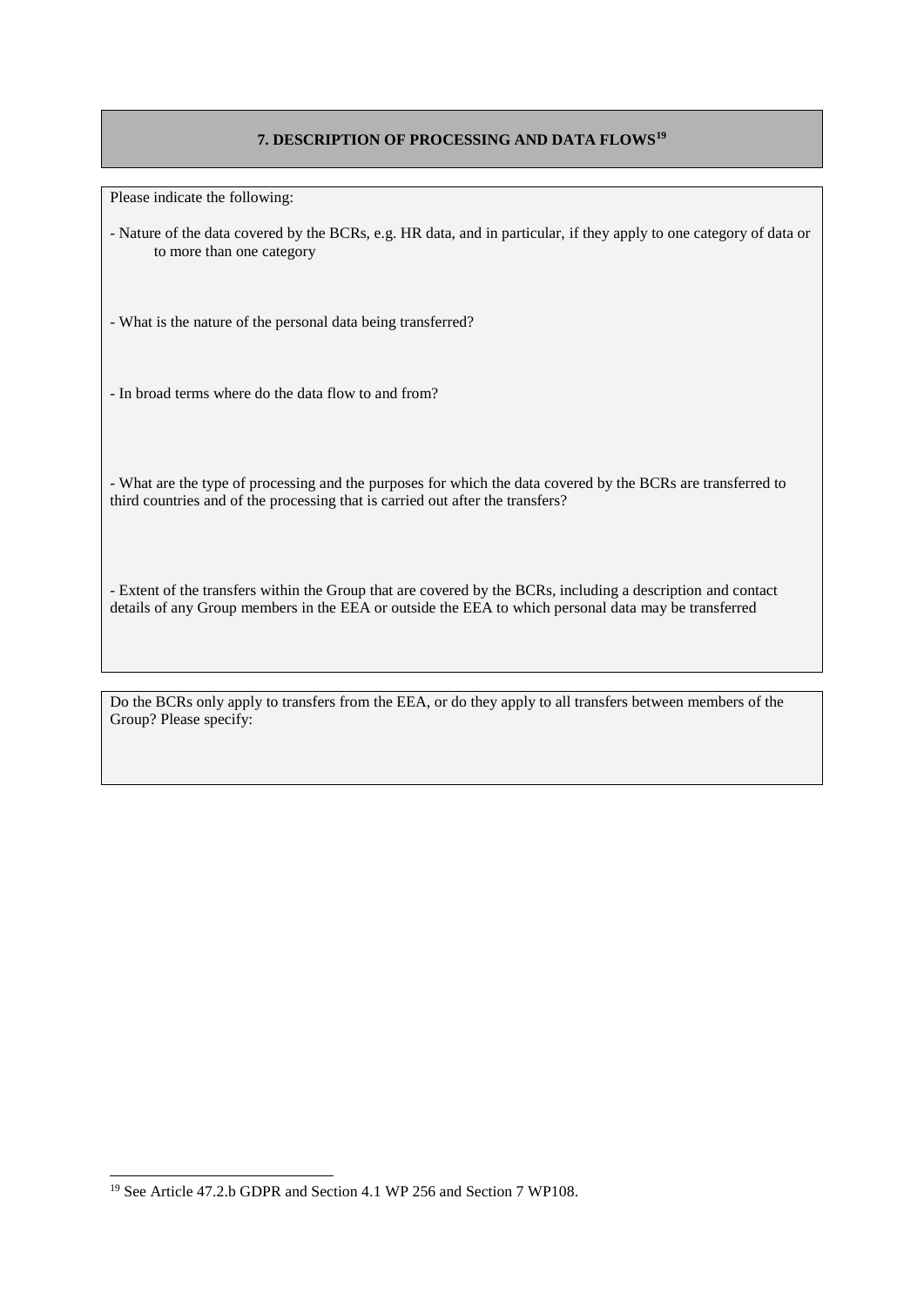### **8. MECHANISMS FOR REPORTING AND RECORDING CHANGES<sup>20</sup>**

Please, confirm and explain how your BCRs allow for informing other parts of the Group and the concerned SAs, via the competent SA under Article 64 (i.e. the BCR Lead), of any changes to the BCRs and/or the list of BCR members (summary):

Please confirm that you have put in place a system to record any changes to your BCRs.

## **9. DATA PROTECTION SAFEGUARDS<sup>21</sup>**

Please, specify with reference to your BCRs how and where the following issues are addressed with supporting documentation where appropriate:

- Transparency and fairness and lawfulness
- Purpose limitation

- Data minimisation and accuracy

- Limited storage periods
- Processing of special categories of personal data

- Security (including the obligation to enter into contracts with all internal and external subcontractors/processors which comprise all requirements as set out in Art. 28.3 GDPR and as well the duty to notify without undue delay any personal data breaches to the EU headquarters or the EU BCR member with delegated data protection responsibilities and the other relevant Privacy Officer/Function and data subjects where the personal data breach is likely to result in a high risk to their rights and freedoms)

- Restrictions on onward transfers

 $\overline{a}$ 

- Other (e.g. protection of children, etc.)

<sup>20</sup> See Article 47.2.k GDPR and Section 5.1. WP 256.

<sup>21</sup> See Article 47.2.d GDPR and Section 6.1. WP 256.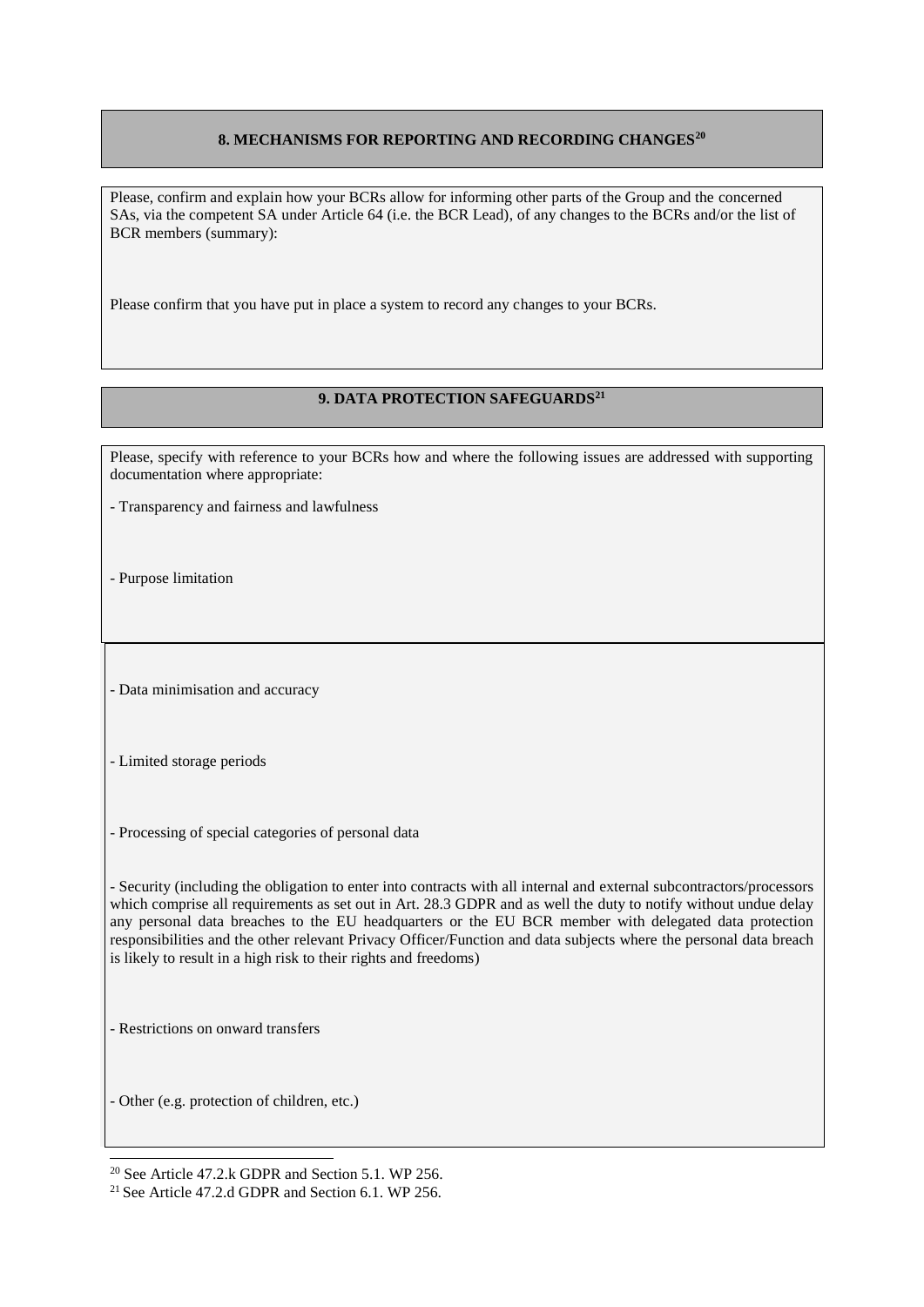### **10. ACCOUNTABILITY AND OTHER TOOLS<sup>22</sup>**

-Please confirm and specify how BCR members will be responsible for and able to demonstrate compliance with the BCRs

-Please confirm that the BCR members will maintain a record of all categories of processing activities carried out on behalf of each controller in line with the requirements as set out in Art. 30.1 GDPR.

-Please confirm that data protection impact assessments will be carried out for processing operations that are likely to result in a high risk to the rights and freedoms of natural persons (GDPR Art. 35) and that where a data protection impact assessment under Article 35 indicates that the processing would result in a high risk in the absence of measures taken by the controller to mitigate the risk, the competent supervisory authority, prior to processing, should be consulted (GDPR Art. 36)

- Please confirm and specify which appropriate technical and organisational measures will be implemented to comply with data protection principles and facilitate compliance with the requirements set up by the BCRs in practice (e.g. data protection by design and by default, GDPR Art. 25)

Please provide supporting documents where appropriate with respect to the information requested above

 $22$  See Section 6.1.2 WP256